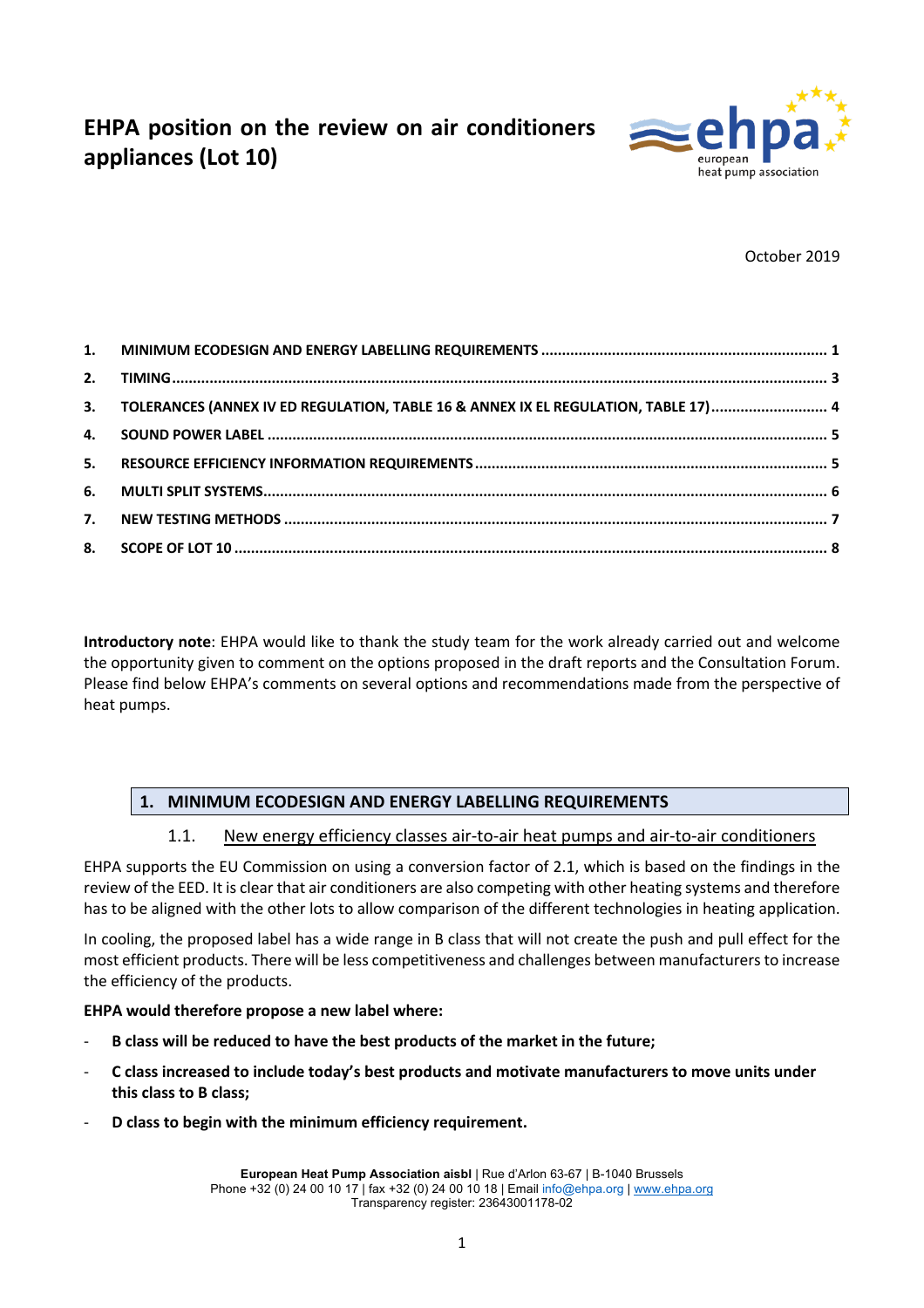# 1.2. Increasing the energy efficiency requirements in heating impair uptake of renewable energy technologies

Any proposal should encourage the use of renewable energy and facilitate such technologies to enter the market. Increasing further requirements on heating will have the adverse effect as they are not balanced with other heating products having the same function.

During the Consultation Forum, it was requested by some stakeholders to increase the minimum efficiency requirements in heating compared to the European Commission's proposal.

The proposed minimum requirements for this review (183%  $\geq$  6kW air to air HP) is very high compared to the other heating products that are in competition (110% High temperature air to water and 125% Low temperature air to water) and even more with conventional technologies such as fossil fuel boilers (86%). It is a given fact that heat pumps are more efficient but also more expensive. By increasing the efficiency requirements in heating, it will increase this gap and the intake on the market of these products will be hampered and consumers will be reluctant to choose the products.

#### **Therefore, EHPA recommends not increasing requirements in heating and maintain the level set by the European Commission in its draft proposal.**

# 1.3. Reducing sound power level requirements does not support efficiency

During the Consultation Forum, statements were raised that it was not possible to find a clear correlation between sound power and efficiency, and that therefore, it is warranted to reduce sound power requirements further in this draft regulation.

It is a known fact that sound power level and energy efficiency are linked:

- Reducing the sound power level by keeping the same energy efficiency and size of the unit will result on reducing the capacity. The cost per kilowatt is therefore increased.
- Reducing the sound power level by keeping the same capacity and size of the unit will result on reducing the energy efficiency. The cost per efficiency is therefore increased.
- Reducing the sound power level by keeping the same capacity and energy efficiency will result on increasing the size (due increase on heat exchanger surface and fan size). This will reduce the comfort level, reduce the resource efficiency and increase the price by making it not affordable.

The effect on these parameters by introducing requirements on sound power level and energy efficiency can be found in the study report. Between 2006 and 2016, units with high sound power level disappeared from the EU market as well as the lowest ones (Figure 25 and 26 of Task 2). This is due to the minimum efficiency requirements set by Ecodesign.

The conclusion from the study report is clear that reducing further the sound power level will not make possible to reach the higher efficiency levels. With the current regulation, by having requirements on energy efficiency and sound power level, a balance between the two are made when designing a product.

Depending on the installation site, sound power will be more (e.g. residential area), or less important (e.g. close to a highway). As energy efficiency and sound power are linked, it would not be wise to reduce sound power requirements on the product itself through ecodesign requirements, this would limit the energy efficiency also in areas where sound power is not so important.

Today, local legislations already limit the sound pressure levels depending on the location of installation. Where sound emissions exceed the limit set down in the local legislations, measures are taken on site (e.g. sound walls) which do not affect the energy efficiency of the product.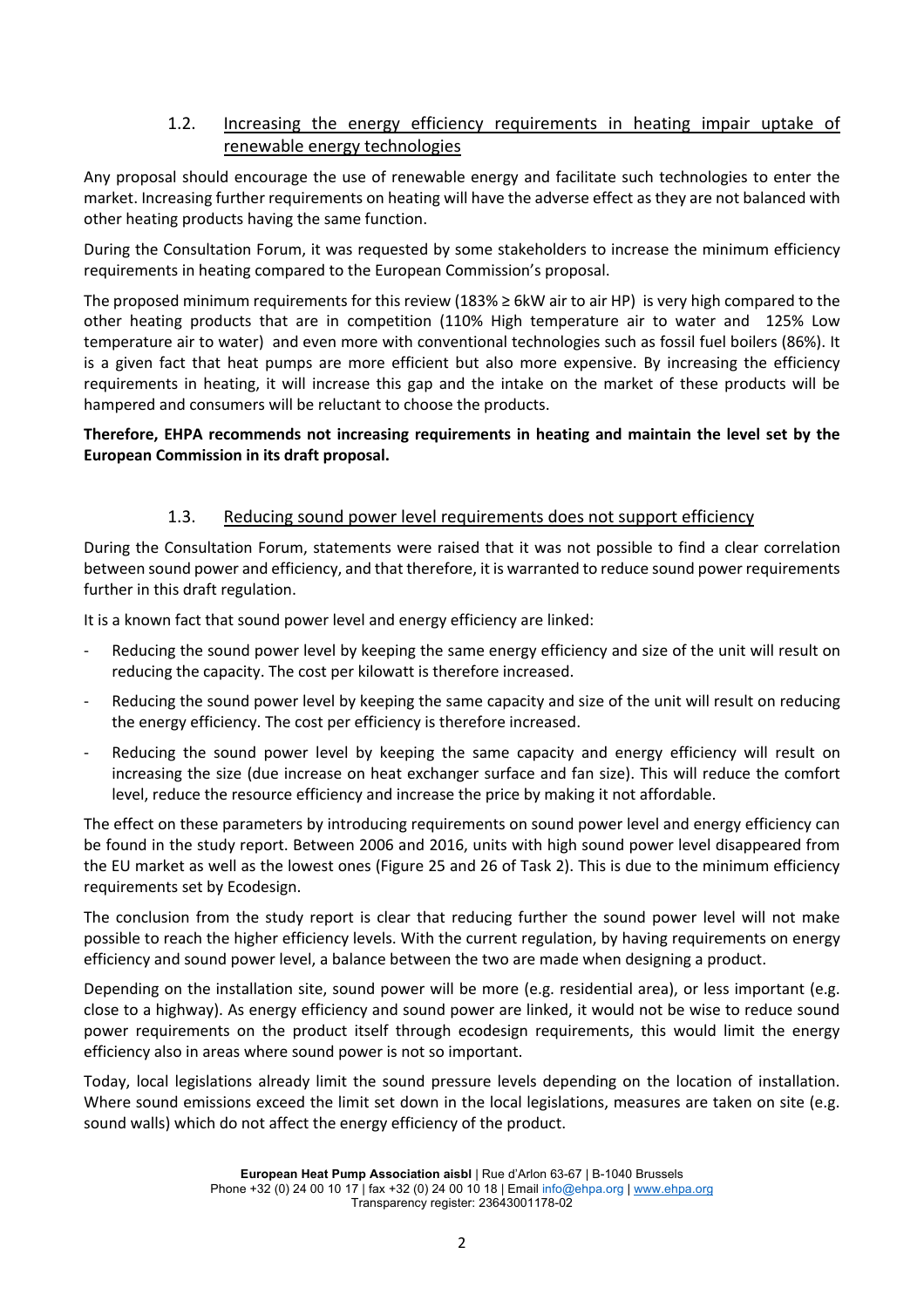**EHPA strongly recommends maintaining the sound power level requirements as set today in the current legislation. Indeed, it has been proven that reducing sound power level would impact negatively the energy efficiency of the products, cf. Task 6 of the study reports.**

# 1.4. Maintain current lower power mode, including standby, requirements

For split units, low power modes (LPM) are already included in the seasonal energy efficiency calculations (SEER & SCOP) which are subjected to requirements.

We recommend maintaining this approach that fully encompass the energy consumption of low power modes. Setting maximum or caps values would mean a double obligation on low power modes, including standby. Double regulation should be avoided. This could also hamper the development of connected and energy-smart appliances

**EHPA recommends not to include separate LPM requirement for split units, i.e. to maintain the current approach of including LPM requirements into SEER and SCOP calculations.**

### **2. TIMING**

2.1. Entry into force of the revision in 2022 (art. 9 ED Regulation + art. 10 and 11 EL Regulation)

Current forecasted timeline indicates that all legislative processes will be finalized in spring/fall in 2020, followed by an entry into force in 2022 (one year earlier compared to the initial timeline).

The study will take some time to evaluate what requirements will be set and to judge the impact on the efficiency values in the market.

Additionally, such timeline will give a very short time for stakeholder to prepare for the implementation: manufacturers to redesign products, harmonization to adapt existing standards and independent labs & MSA to familiarize with the new requirements and implement verification procedure.

**EHPA urges the commission to maintain initial time implementation concluded in the preparatory study report. In other words, the entry into force of the requirements should take place at least two years after the publication date.** 

#### 2.2. Missing date for the application of article 6 ED Regulation on circumvention

Article 10 of the ED Regulation establishes the dates for the entry into force and the application of the Regulation.

Under article 10 of the ED Regulation the date for the application of the article 6 ED Regulation on circumvention is missing. According to the wording of the proposal the date of application shall be different from the date of entry into force. Indeed, the second paragraph of article 10 of the ED Regulation reads as follow: "It shall apply from 1 January 2022. However, Article 6 shall apply from XXX".

#### **EHPA requests for clarity in regard to the application date of the article 6 ED Regulation and the reasons why such date should be different from the entry into force date.**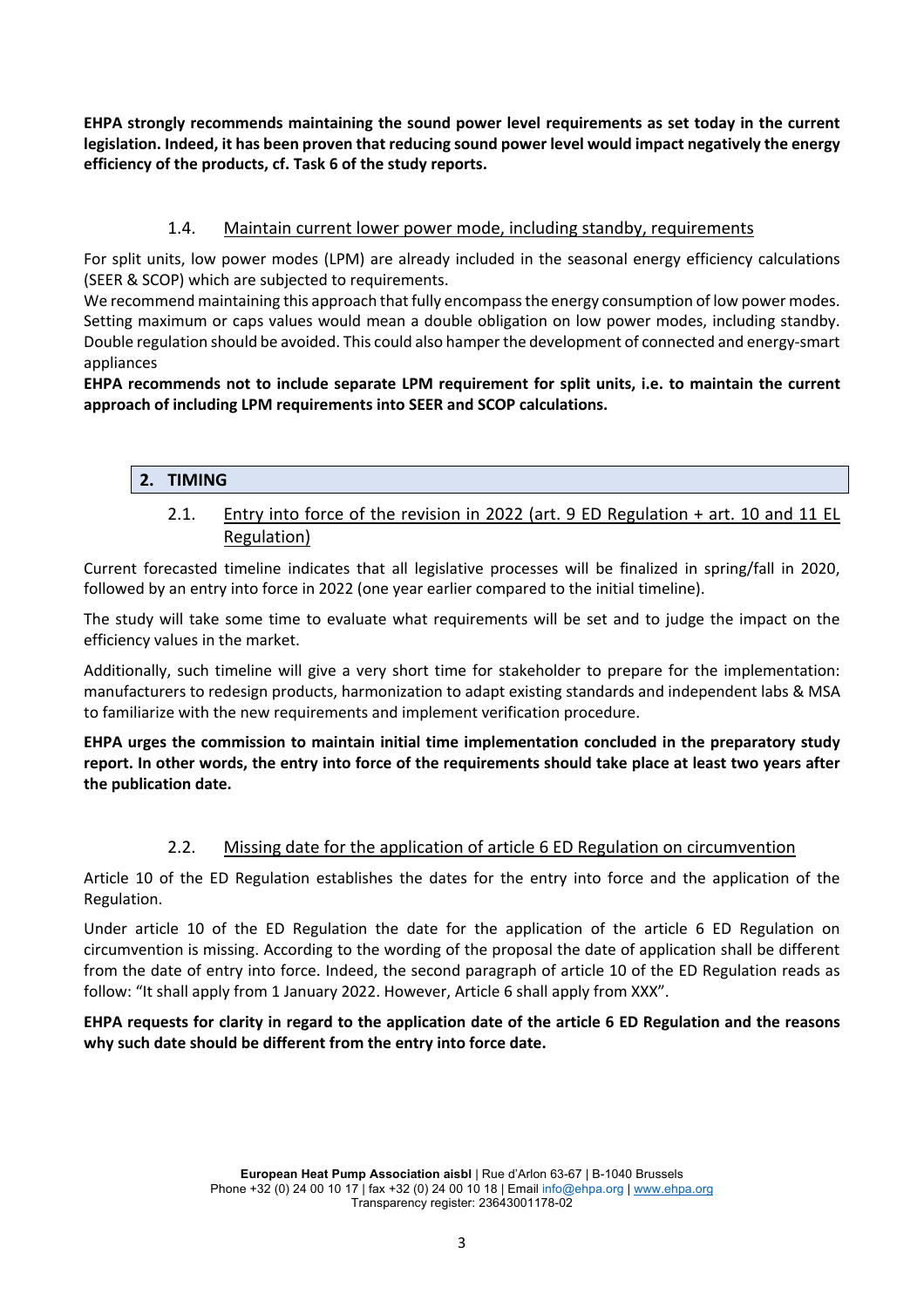# **3. TOLERANCES (Annex IV ED Regulation, table 16 & Annex IX EL Regulation, table 17)**

#### 3.1. Change of tolerances

EHPA recommends not to decrease tolerances as proposed in the draft legislations and maintain existing tolerances.

As pointed out through the preparatory study report and EU test laboratories, tolerances should be fixed based on thorough assessment of expanded uncertainties, that includes repeatability and reproducibility components. Expanded uncertainties should be based on a round robin test, that is currently not available. In fact current experience indicates that even current uncertainties maybe difficult to respect with the existing expanded uncertainties.

Additionally, sufficient time is necessary for both industry and testing labs to implement such changes, otherwise integrity of declared data and verification could be at stake. Expanded uncertainties of the independent testing labs in Europe will be higher than the proposed tolerances.

**Therefore, EHPA strongly recommend maintaining the current tolerances. If tolerances were to be reduced, this should be assessed by a thorough analysis of expanded uncertainties and round robin tests results analysis**.

### 3.2. Zero tolerance for parameters not listed in the tolerance tables

Where the tolerance value is not specified for the values declared in the Table 14 and Table 16 of the current draft, it was proposed to consider zero tolerance.

To our understanding, it would be technically incorrect to apply zero tolerance. It can be understood that if a value is measured under several conditions, it is unlikely that the exact same value will be found if it is tested again. This is due to uncertainty and tolerance:

- Uncertainty is a "parameter, associated with the result of a measurement, that characterizes the dispersion of the values that could reasonably be attributed to the measurand."
- Tolerance is a "permitted deviation between the declared value of a quantity and the measured value".

Tolerance is set to consider the differences of measuring a value in separate laboratories. This means that a value declared and measured by a manufacturer and the one measured by MSA has by default a tolerance. Therefore, zero tolerance can only be applied if the measurement is conducted in the same laboratory but still the same value will never be gotten due to the uncertainty that applies to that value.

Furthermore, the value of the tolerance should consider the uncertainties of the different laboratories. The lower the uncertainty, the more accurate the laboratory is testing and the lower the tolerance is to be applied between different laboratories.

#### **EHPA therefore suggests that:**

**-**

- **- All parameters listed in Table 14 and 16 have a valuable tolerance, or the uncertainties of harmonized standards shall apply (which is even lower than tolerance);**
- **- We recommend that the following statements should be introduced again:**
	- **For sound power level: "***The determined value shall not exceed the declared value by more than 2 dB(A).***"**
	- **For off mode and standby power consumptions: "***The determined value shall not exceed the declared value by more than 10 %.***"**

**European Heat Pump Association aisbl** | Rue d'Arlon 63-67 | B-1040 Brussels Phone +32 (0) 24 00 10 17 | fax +32 (0) 24 00 10 18 | Email info@ehpa.org | www.ehpa.org Transparency register: 23643001178-02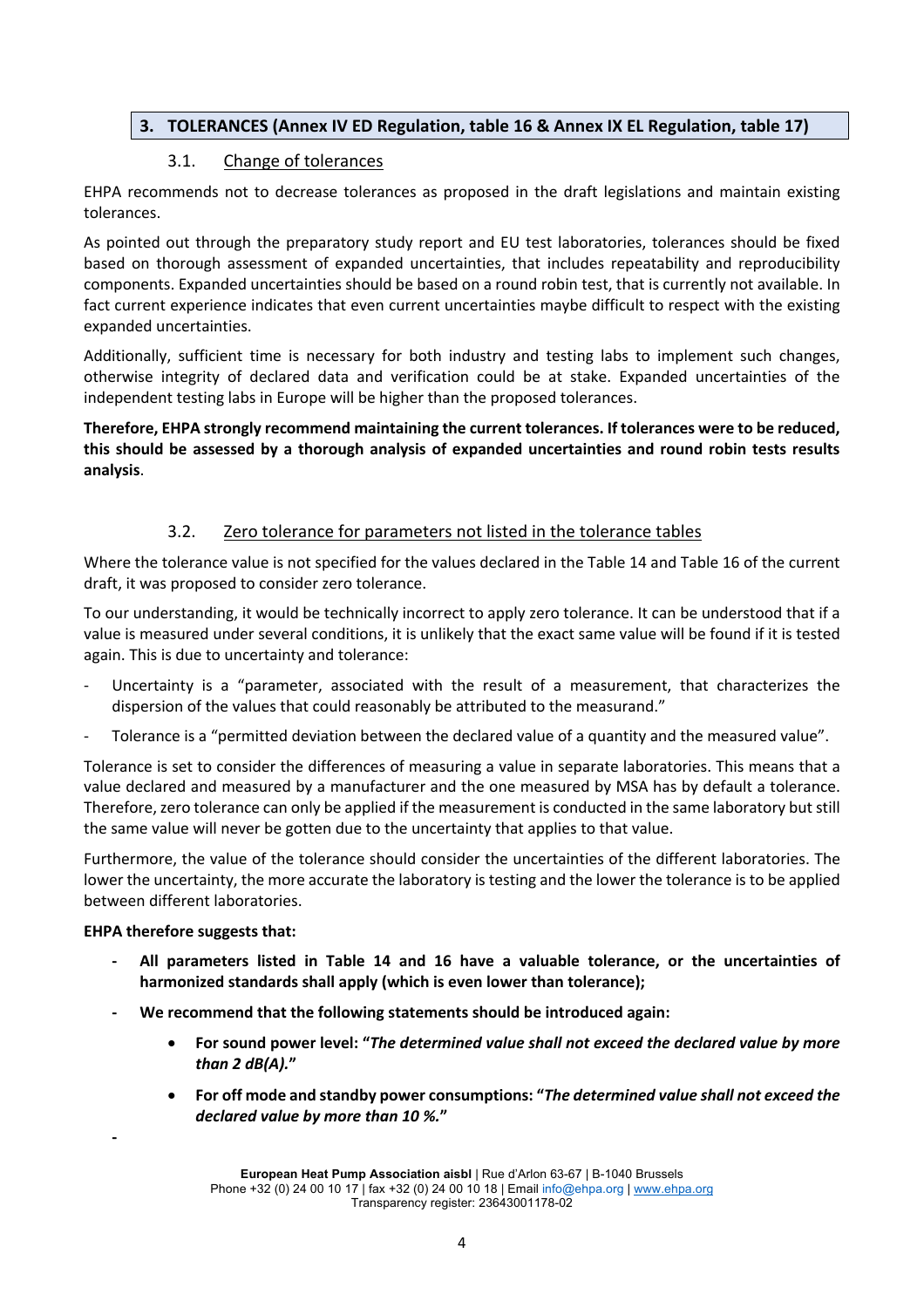**- MSA absorb the uncertainties of their measurement as manufacturers do it for their measurement.**

### **4. SOUND POWER LABEL**

The EL Regulation proposal includes the introduction of sound power classes.

EHPA believes that these classes will not bring any added value but on the contrary, their introduction will only lead to confusion of consumer. There is a clear link between energy efficiency and sound power level (see point 1.3), and therefore improving one of them will lead to decrease of the other. Furthermore, the proposed thresholds may be irrelevant depending on the region or type of the installation.

Additionally, the study on consumer understanding of the energy label confirms that consumers do not understand well the sound classes. The labels are grouping units within a range of sound power, giving the impression that these are equally good, whilst the sound power may differ 5 dBA.

The clearest option for consumer before explanation is the one where only the dBA value (alternative 3 in the study report) is indicated (page 20 and 21 of the consumer study). Therefore, we recommend following the findings of the European Commission' study and maintain only the dBA values on the energy label.

Finally, as sensitivity to sound is quite different between individuals and regions and depending on installation (nursery house compared to a convenient store) we believe that the label with current thresholds will not bring any benefit. Consumers can compare sufficiently with the dB figures indicated within the existing label design.

**EHPA strongly recommends removing the introduction of sound power level classes on the Energy Label. The current display of the sound pictogram with the dB level is enough.**

# **5. RESOURCE EFFICIENCY INFORMATION REQUIREMENTS**

#### 5.1. Maximum delivery time of spare parts

During the Consultation Forum, it was remarked that the obligation to deliver spare parts within 15 days could be further clarified when it comes to its verification by market surveillances authorities.

Even though this clarification might not be necessary into the legislative text, this could be further considered into FAQ the Commission would release after the publication of the legislations. Indeed, delivery times are subject to unforeseen hazards that can be out of the control of manufacturers.

Therefore, when verifying compliance with such requirement, it could be more appropriate to verify compliance based on a cumulated case basis over a certain period of time, such as 12 months, during which a predetermined failure rate is applied. In other words, an reasonable and acceptable tolerance of failure of delivering the spare parts within the requested 15 working day.

# 5.2. Spare parts availability

During the Consultation Forum, some stakeholders requested to extend the period of spare parts availability from 7 years to more, i.e. 12 years.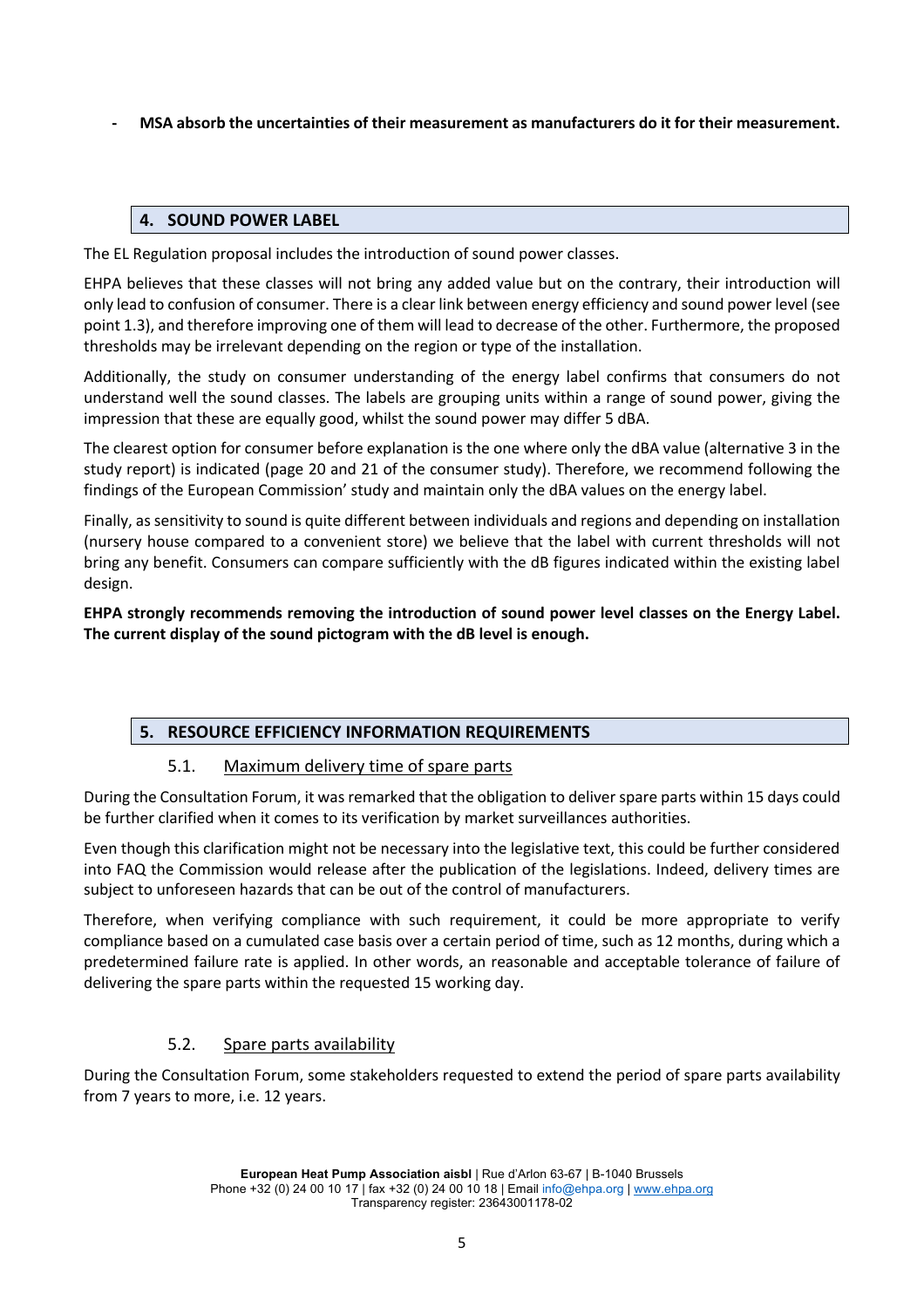# **EHPA would recommend maintaining the 7 years initially proposed by the European Commission for several**

**reasons**. It has to be reminded that even though air-conditioners do have a longer product life cycle than other goods, the energy efficiency of new air-conditioners placed on the market over the years is increasing, Therefore a balance should be found between repairing air-conditioners at length to the detriment of energy efficiency and energy efficiency improvements of newer products.

In addition, increasing the availability of spare parts for 5 more years, this will also increase the stocks to be kept by manufacturers. If those stocks are not ultimately used, this will create additional waste.

# 5.3. Interpretation of "common available tools"

For the purpose of dismantling for material recovery and recycling, it is asked that the materials and components referred to in Annex VII to Directive 2012/19/EU can be removed with the use of "commonly available tools".

First of all, the definition of "commonly available tool" has to be clarified. Secondly, in that Annex VII, components such as mercury, asbestos and refrigerant are listed. Such components products have to be removed carefully with specific tools so that the person removing it is not injured and this it cannot be done by end consumer. In the current draft proposal, it is not specified that these products have to be removed by professionals.

Indeed, as this requirement is applicable for some white good products such as fridges, it is often believed that the same reasoning can be applied for air conditioners. We would like to stress that air conditioners are more complex products compared to white goods. The amount of refrigerant that is in a fridge is much more lower that the what is present in an air conditioner (in average, 70g compared to 5kg). Due to flammability issues, a different treatment is applied (for example left threaded or right threaded connection) and allowing it to be removed with a commonly available tool is against basic safety.

#### **EHPA recommends clarifying it in Annex II, 4.d.**

# 5.4. Listing refrigerants as a spare part

Some stakeholders proposed during the Consultation that refrigerants should be made available as spare part by equipment manufacturers, as part of the list proposed into the draft legislation.

It has to be reminded that equipment manufacturers are not refrigerants manufacturers, therefore refrigerants initially used by equipment manufacturers are used to prefill pre-charged equipment, equipment that is then placed on the market. Installers are in charge of installing, servicing, maintaining, and refilling systems in case of repair, the refrigerant will come from the installers' own gas supplier.

**Therefore, EHPA questions the feasibility of such requirement, as it does not follow today's value chain practices and would require important logistical and safety arrangements from manufacturers to satisfy such obligation.**

# **6. MULTI SPLIT SYSTEMS**

For the energy label and product information, there is no clarification for the multi split units compared to the current regulation.

#### **EHPA recommends that:**

- **For multi split appliances, the information requirement table (Table 1 of 206/2012) shall be provided at capacity ratio 1:1;** 

> **European Heat Pump Association aisbl** | Rue d'Arlon 63-67 | B-1040 Brussels Phone +32 (0) 24 00 10 17 | fax +32 (0) 24 00 10 18 | Email info@ehpa.org | www.ehpa.org Transparency register: 23643001178-02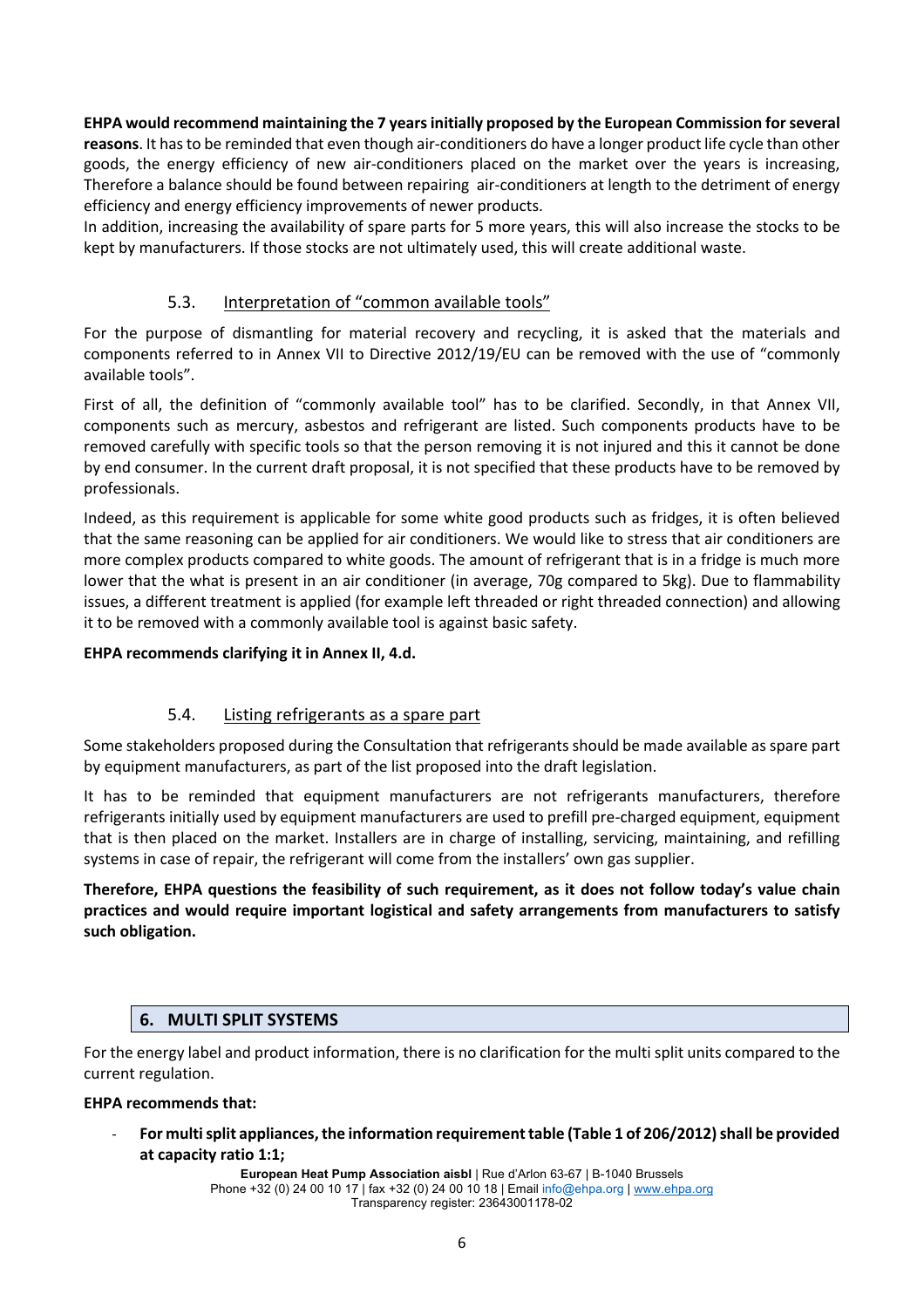- **For air conditioners, a label must be provided for at least one combination of indoor and outdoor units at capacity ratio 1.** 

Indeed, these clarifications need to remain to ensure a feasible requirement. It should be noted that if these conditions are not included, then following situation will occur:

- $\Rightarrow$  For 1 outdoor unit several combinations are possible with indoor unit types. So in case of 1 outdoor unit more than one label needs to be supplied;
- $\Rightarrow$  Indoor units can be used for different outdoor units, so there also more than 1 energy label should be supplied;
- $\Rightarrow$  For multisplit systems, we can come to a situation where more than 600 000 combinations are to be provided;

In addition, we would like to note that the definition of "capacity ratio" has been modified compared to the current regulation.

**EHPA requests to have the same definition, being: "'***capacity ratio'* **means the ratio of the total declared cooling or heating capacity of all operating indoor units to the declared cooling or heating capacity of the outdoor unit at** *standard rating conditions".*

#### **7. NEW TESTING METHODS**

Under the proposed ED standardization request, the European Commission asks for the adoption of a standard including the method to determine the declared capacities, SEER/EER, SCOP/COP values and service values without the need of information from the manufacturer on the setting of the unit, by 2025.

During the Consultation Forum some stakeholders proposed more ambitious timing (2023) which will not be in line with the current standardization timing. The official timing from CEN should be considered when setting timelines for such drastic change in the standard which is at least 20 months. There is a need for a much deeper investigation of the feasibility of implementing the dynamic compensation method and the capability of the laboratories to use it for all products under the scope of the regulation. The conclusion of the BAM study itself identifies that there is a need for further discussion within the standardisation group and further investigation of the repeatability of the method through a Round Robin Test (RRT) which will take at least 1,5 years.

Furthermore, we would like to draw the attention on the fact that so far, the testing having been conducted with a calorimeter room only. Manufacturers also do use air enthalpy rooms to test their products, therefore it should be further investigated whether such a method is feasible in air enthalpy rooms. This has not been confirmed yet.

Finally, if any new testing method is considered, new requirements will need to be rec-considered in light of it.

During the Consultation Forum, it was identified that additional work is needed on test methods for split air conditioners due to several ideas from different stakeholders to improve the current test method.

**EHPA supports the suggestion from the EU Commission to set up a technical working group on this subject. In this technical working group, we would like to emphasize on the importance of considering testing method that better reflects reality such as looking at the thermal comfort. As explained above, sufficient time should be provided in order to discuss and evaluate all the options that would be brought.**